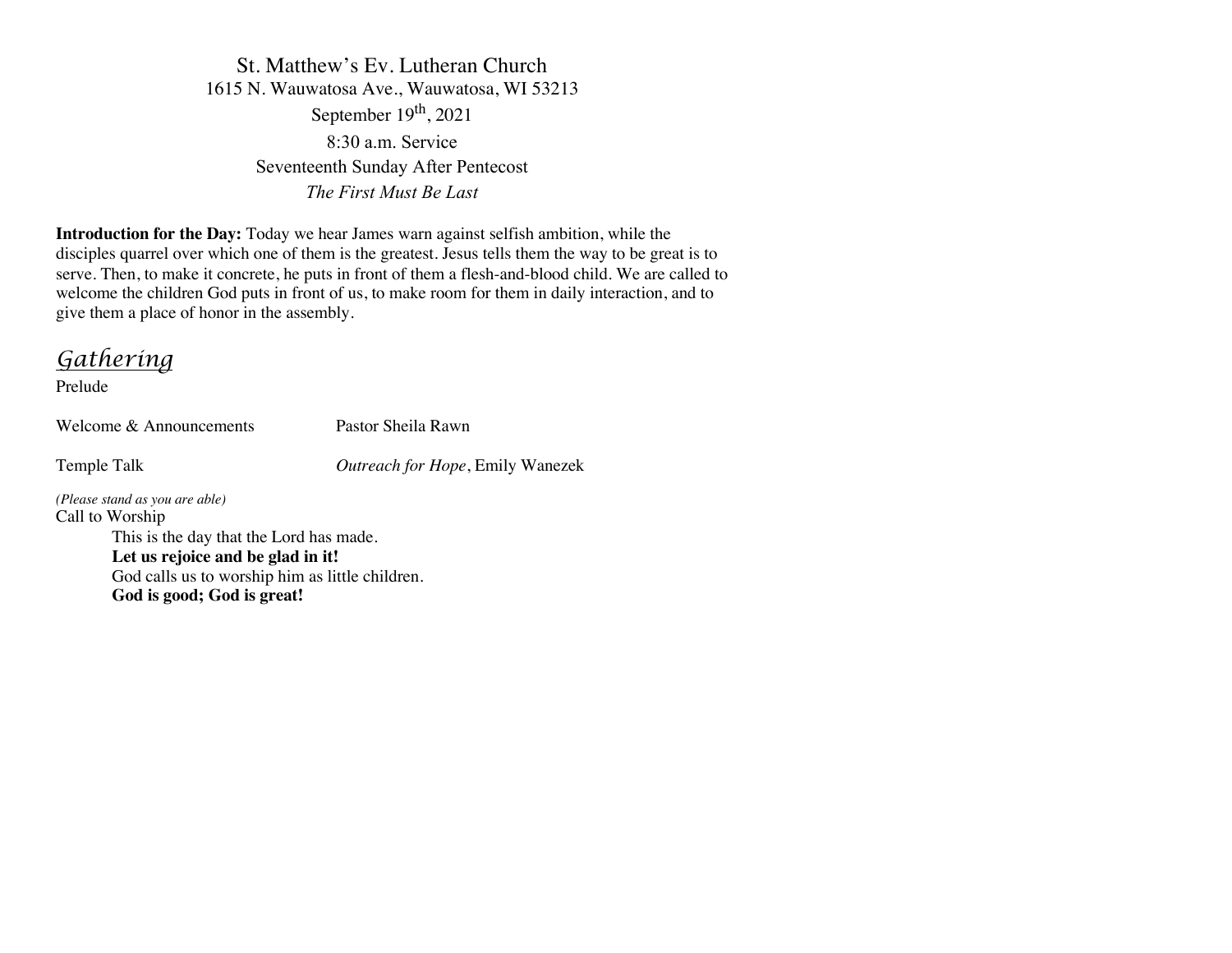Gathering Song **God, You Call Us to This Place**



Text: Delores Dufner, OSB. Copyright © 1987, 1993 Sisters of St. Benedict. Published by OCP Publications. Podcast/Streamed/Reprinted with permission under One License A-703603. All rights reserved. Music: Jakob Hintze, 1622-1702, adapt. Tune: Salzburg 77 77 D.

Litany for *"The First must be Last"* Sunday

How great is the love that we should be called children of God.

**God the Creator, we thank you this day for making us your children through water and the Word!**

God the Son, you welcomed children into your midst.

**May we invite all to become our family in the faith.**

O Servant Savior, day after day you set before us opportunities to serve.

**Help us to keep serving you, by making the most of the opportunities you give us.**

O Servant Savior, you willingly welcomed us into your circle of servanthood.

**Help us to keep serving you and encouraging others to join us in our service.**

Apostolic Greeting

The grace of our Lord Jesus Christ, the love of God and the communion of the Holy Spirit be with you all.

**And also with you.**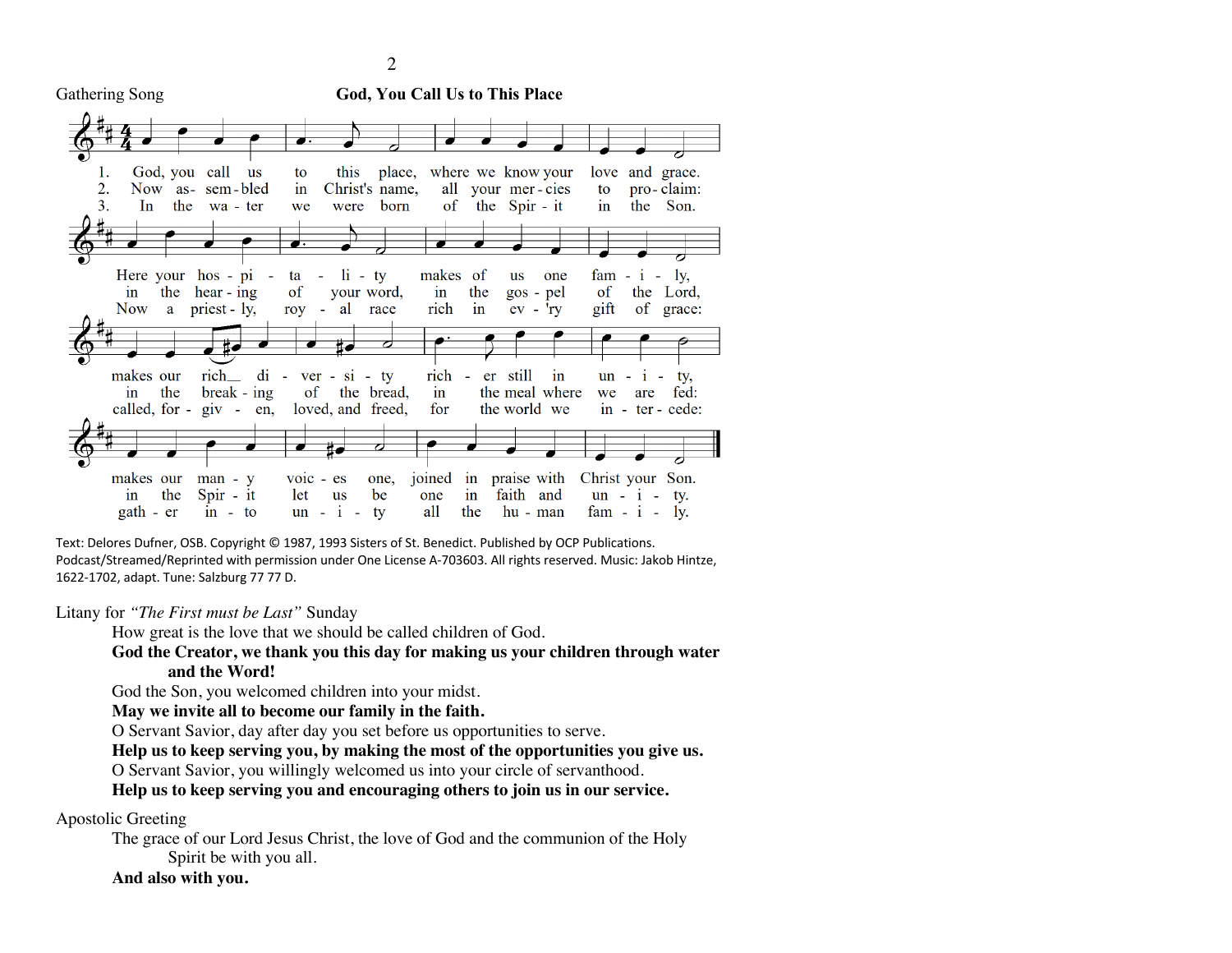Prayer of the Day

Let us pray. O God, our teacher and guide, you draw us to yourself and welcome us as beloved children. Help us to lay aside all envy and selfish ambition, that we may walk in your ways of wisdom and understanding as servants of your Son, Jesus Christ, our Savior and Lord.

**Amen.**

*Word*

*(Please be seated)*

First Reading Jeremiah 11:18-20

*Today's reading tells of the suffering of the prophet Jeremiah, who announced God's word to Judah but was met with intense opposition and persecution. Jeremiah continues to trust in God in the midst of his suffering.*

Word of God, word of life. **Thanks be to God.**

Psalm Psalm 54 *God is my helper; it is the Lord who sustains my life. (Ps. 54:4)*

> Let us read responsively and sing from Psalm 54. *The organ will intone the refrain, then the congregation is asked to sing.*



Text: Psalm 54:4 Music: John R. Paradowski. Copyright. © 2021. Podcast/Streamed/Reprinted with permission. All rights reserved.

Save me, O God, by your name; in your might, defend my cause.

**Hear my prayer, O God; give ear to the words of my mouth.** 

For strangers have risen up against me, and the ruthless have sought my life, those who have no regard for God.

**Behold, God is my helper; it is the Lord who sustains my life. Refrain.**

Render evil to those who spy on me; in your faithfulness, destroy them.

**I will offer you a freewill sacrifice and praise your name, O LORD, for it is good.**  For you have rescued me from every trouble, and my eye looks down on my enemies. **Refrain.**

Word of God, word of life. **Thanks be to God.**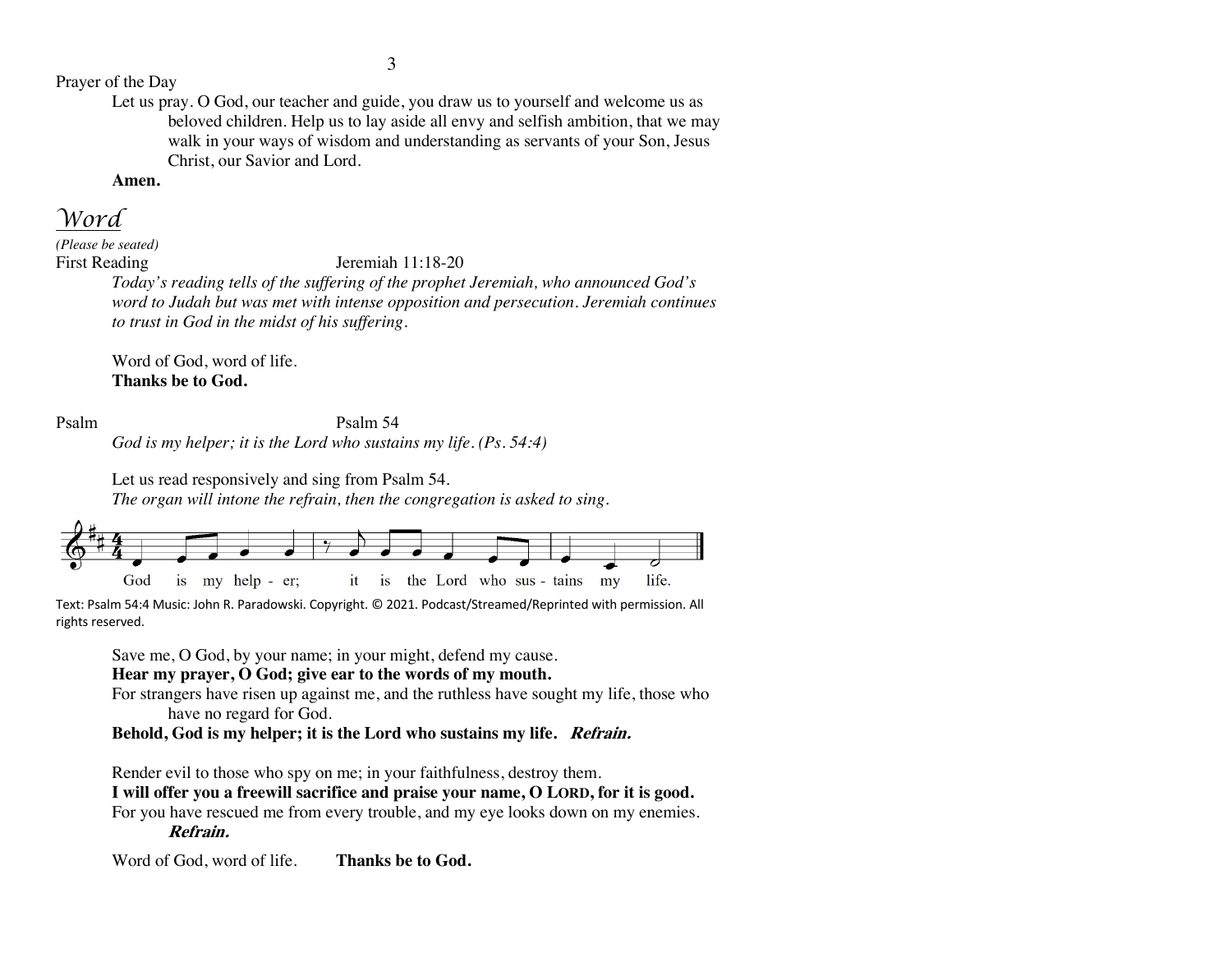### Second Reading James  $3:13-4:3, 7-8a$

*The wisdom God gives unites our hearts and minds. Instead of living to satisfy our own wants and desires, we manifest this wisdom in peace, gentleness, mercy, and impartiality toward others.*

Word of God, word of life. **Thanks be to God.**

*(Please stand as you are able)*

Gospel Acclamation **Alleluia! Praise the Savior**



Text: Arden W. Mead. Copyright © 1999 Creative Communications. Music: Franz Joseph Haydn, 1732-1809. Tune: Austria, 87 87 D. Podcast/Streamed/Reprinted with permission. All rights reserved.

Gospel Mark 9:30-37

*Jesus' teaching and action in this text are directed to the church whenever it is seduced by the world's definition of greatness: prestige, power, influence, and money. The antidote to such a concern for greatness is servanthood.*

The holy gospel according to Mark the  $9<sup>th</sup>$  chapter. **Glory to You, O Lord.**

The Gospel of the Lord for you this day. **Praise to You, O Christ.**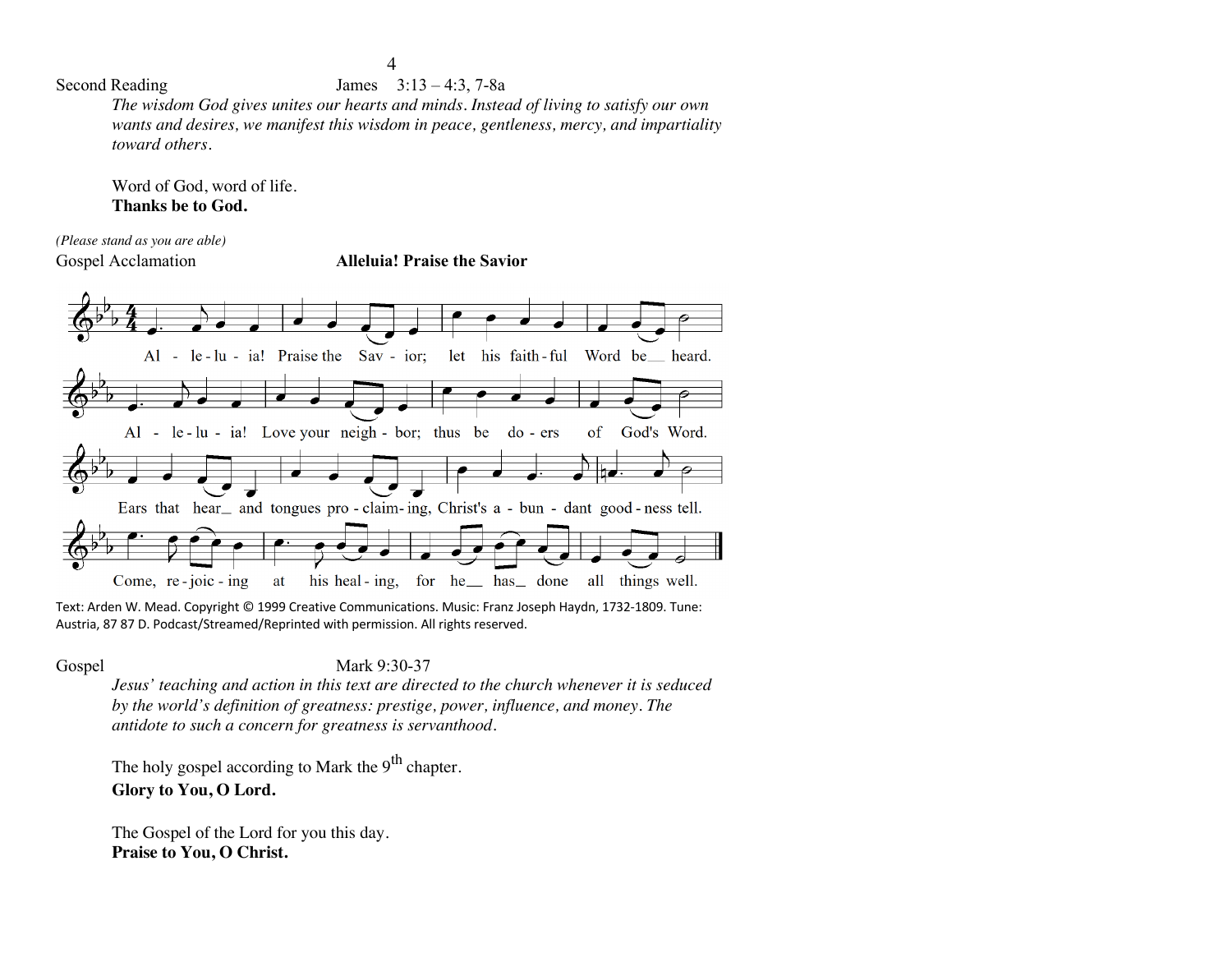*(Please be seated)* Sermon Pastor Sheila Rawn

*(Please stand as you are able)*

#### Hymn of the Day **#595 Jesus Loves Me!**

*(Prayer Cards will be collected during the hymn of the day)*

Profession of Faith The Apostles' Creed **I believe in God, the Father almighty, creator of heaven and earth. I believe in Jesus Christ, God's only Son, our Lord, who was conceived by the Holy Spirit, born of the virgin Mary, suffered under Pontius Pilate, was crucified, died, and was buried; he descended to the dead.**

**On the third day he rose again; he ascended into heaven, he is seated at the right hand of the Father, and he will come to judge the living and the dead.**

**I believe in the Holy Spirit, the holy catholic church, the communion of saints, the forgiveness of sins, the resurrection of the body, and the life everlasting.**

Prayers of Intercession

Made children and heirs of God's promise, we pray for the church, the world, and all in need.

... Lord, in your mercy, **hear our prayer.**

Receive these prayers, O God, and those in our hearts known only to you; through Jesus Christ our Lord.

**Amen.**

Sharing the Peace of Christ The peace of the Lord be with you all. **And also with you.** *(Please be seated)*

*Thanksgiving*

5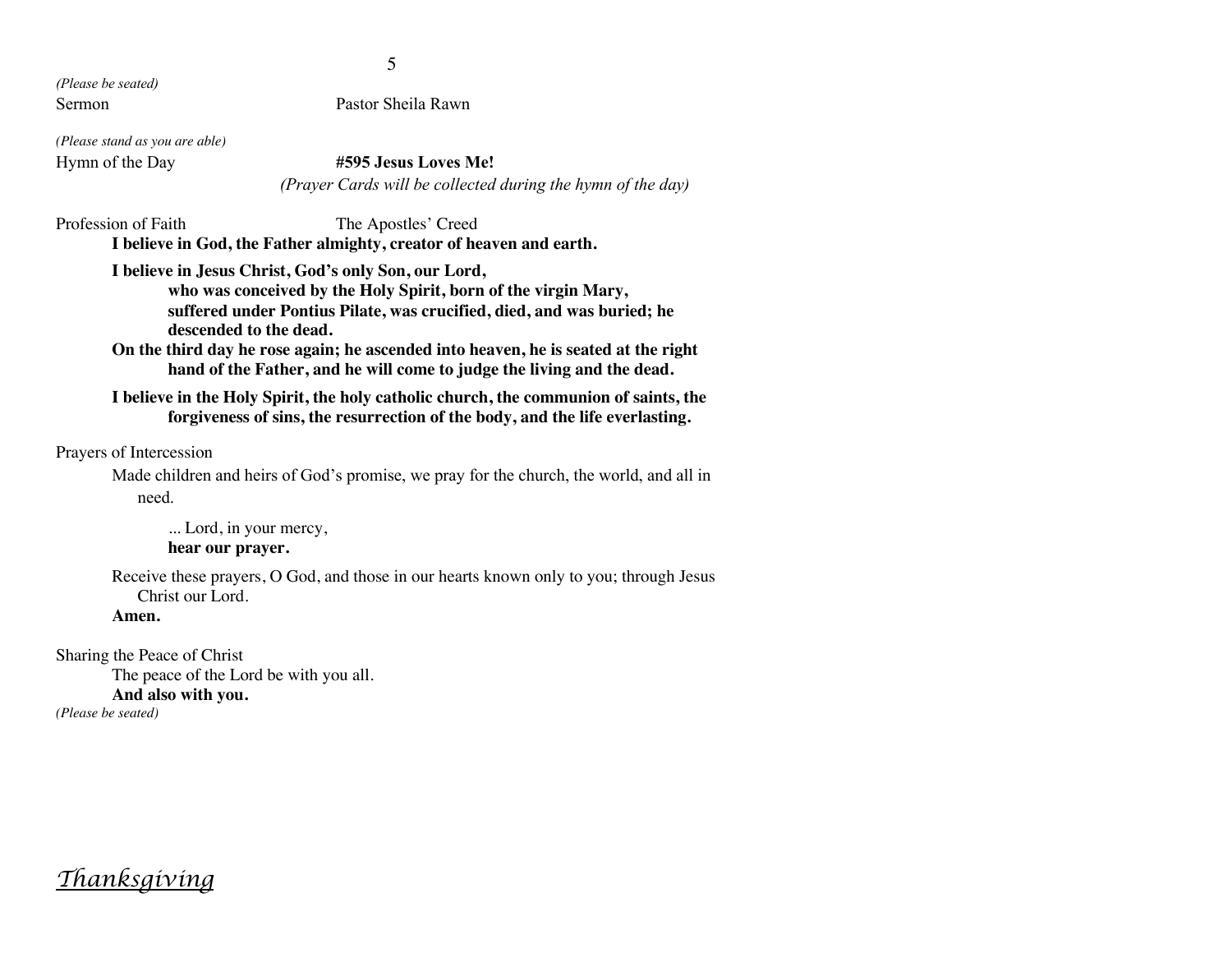#### Musical Offering *Brethren, We Have Met to Worship* arr.

# by Mark Hayes

#### Senior Choir

*1. Brethren, we have met to worship and adore the Lord our God. Will you pray with all your power while we try to preach the word? All is vain unless the Spirit of the holy One comes down. Brethren, pray, and holy manna will be showered all around.*

*Come and worship, come and worship, come, adore the Lord our God.*

*2. Sisters, will you join and help us? Moses' sister aided him. Will you help the trembling sinners who are struggling hard with sin? Tell them all about the Savior. Tell them that he will be found. Sisters, pray, and holy manna will be showered all around.*

*All believers, come and worship.*

- *3. Let us love our God supremely. Let us love each other, too. Let us love and pray for sinners, till our God makes all things new. Then he'll call us home to heaven, at his table we'll sit down. Christ will gird himself and serve us with sweet manna all around.*
- *Brethren, we have met to worship. Sisters we have met to worship and adore the Lord our God.*

*(Please stand as you are able)*

### Offertory Response **#185 Create in Me a Clean Heart**

#### Offering Prayer

Let us pray. O God, you have shown us the way to your very heart, "Whoever wants to be first must be last of all and servant of all." Accept these gifts, offered in deepest humility. May they be used in your service. Through Jesus Christ our Lord.

#### **Amen.**

Thanksgiving for the Word page 220

O God of justice and love, we give thanks to you that you illumine our way through life with the words of your Son. Give us the light we need, awaken us to the needs of others, and at the end bring all the world to your feast; through Jesus Christ, our Savior and Lord, to whom, with you and the Holy Spirit, be honor and glory forever.

#### **Amen.**

The Lord's Prayer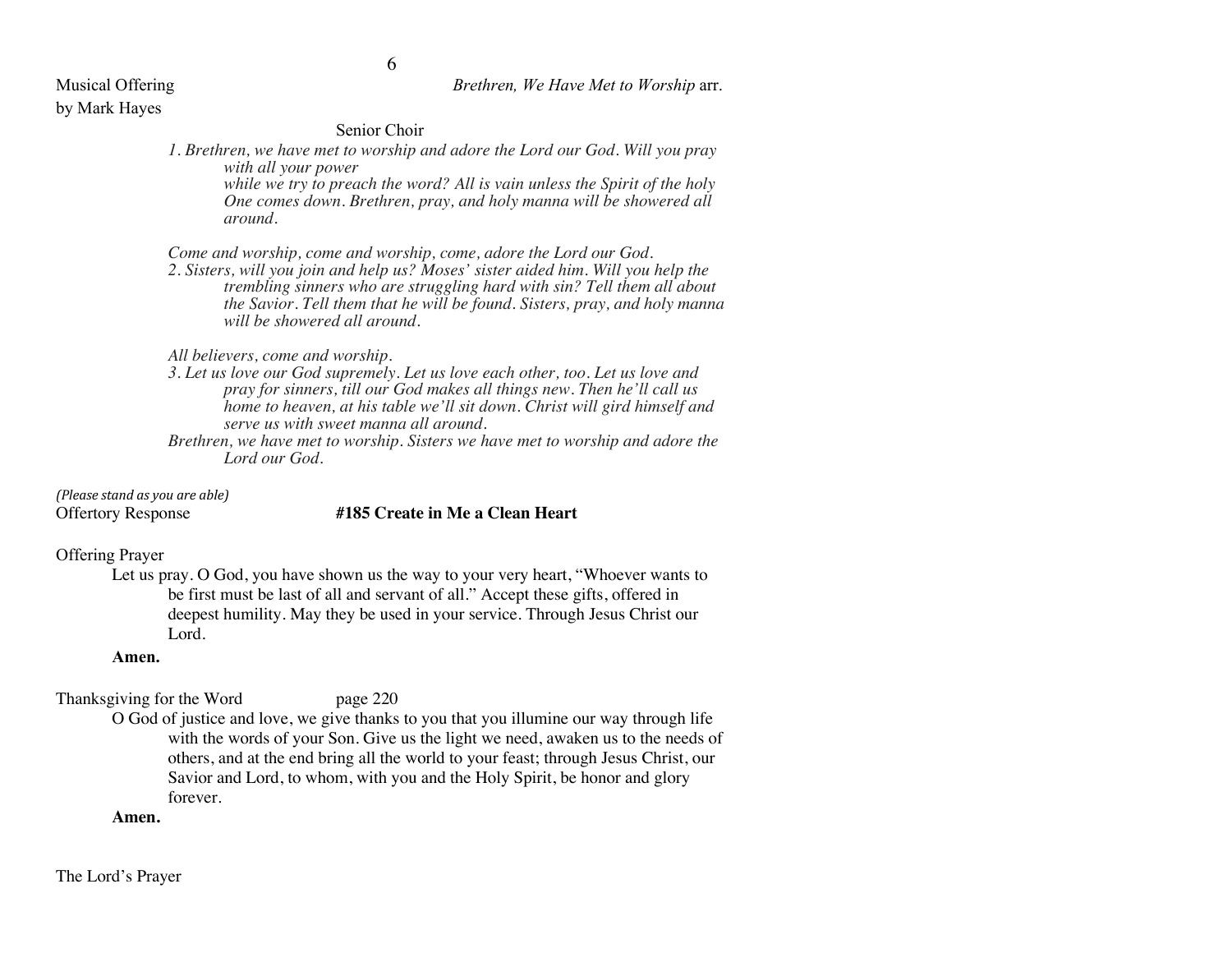7<br>let us pray as Jesus taught us. Gathered into one by the Holy Spirit, **Our Father in heaven, hallowed be your name, your kingdom come, your will be done, on earth as in heaven. Give us today our daily bread. Forgive us our sins as we forgive those who sin against us. Save us from the time of trial and deliver us from evil. For the kingdom, the power, and the glory are yours, now and forever. Amen.**

## *Rally Day*

*(Please be seated)* Installation of Christian Education Teachers and Leaders *We ask the Sunday School Teachers, Guides, Helpers and Leaders to stand.* 

- *A reading from First Corinthians.* Now there are varieties of gifts, but the same Spirit; and there are varieties of services, but the same Lord; and there are varieties of activities, but it is the same God who activates all of them in everyone. To each is given the manifestation of the Spirit for the common good. *(1 Cor. 12:4-7)*
- Brothers and sisters, you have volunteered your time, your energy, and your gifts to the children, youth, and family ministries of this congregation. Will you offer your giftedness to this ministry in the confidence that it comes from God? *Response:* **I will, and I ask God to help me.**
- Will you carry out this ministry centered in Christ's call, striving to trust God as your guide and inspiration?
- *Response:* **I will, and I ask God to help me.**
- People of St. Matthew's, will you pray for these leaders and the young people they serve, celebrating our children and youth as the ones Jesus blessed and welcomed? **We will, and we ask God to help us.**
- Let us pray. Gracious God, for Jesus' sake, empower these ministers to care for the young ones in our family of faith. Help them to teach faithfully, lead patiently, and guide confidently. Stir up in these servants the gift of your Holy Spirit: the spirit of wisdom and understanding, the spirit of counsel and might, the spirit of knowledge and fear of the Lord, the spirit of joy in your presence, both now and forever.

#### **Amen.**